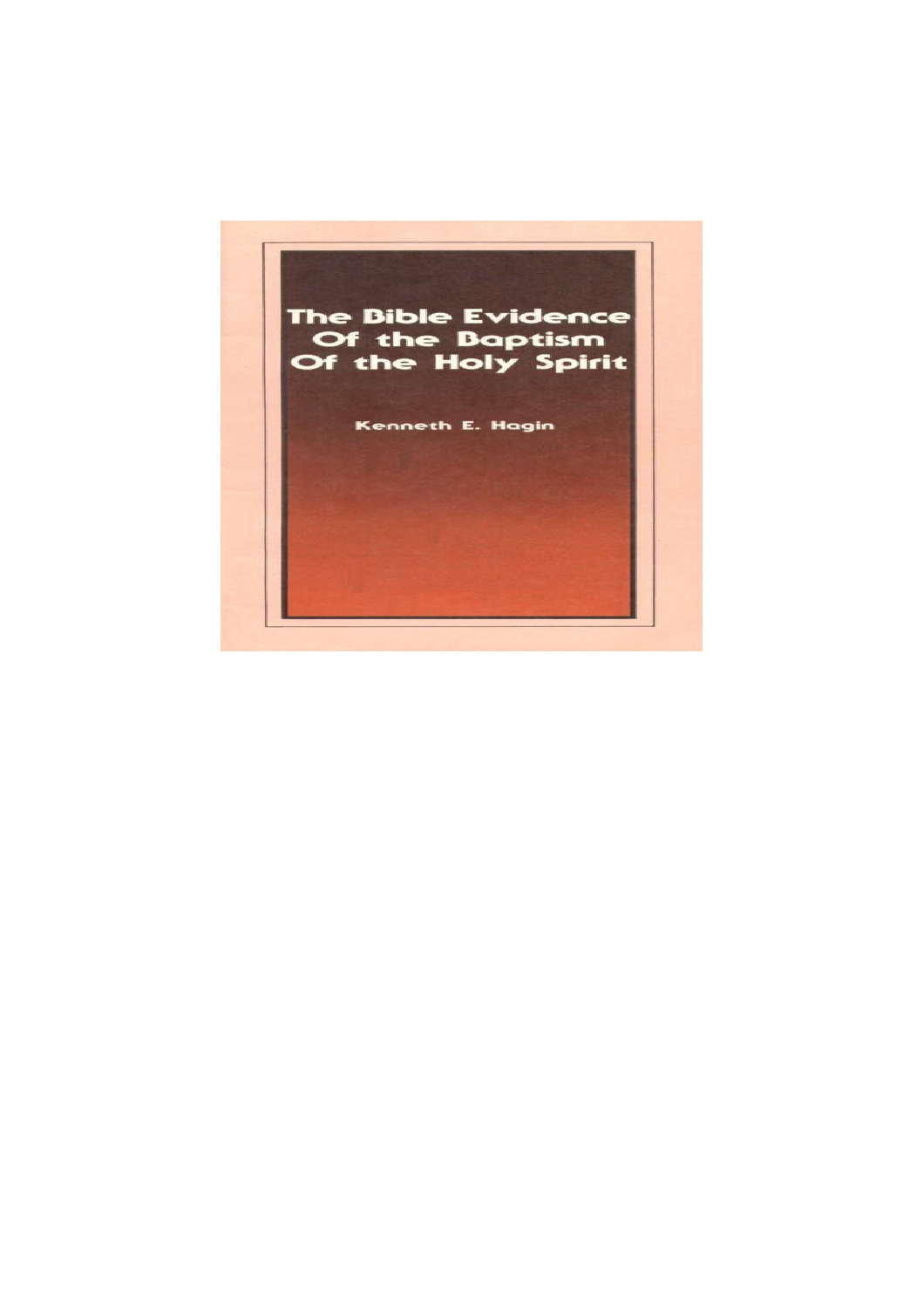## **The Bible Evidence of the Baptism of the Holy Spirit**

## By Kenneth E. Hagin

*And when the day of Pentecost was fully come, they were all with one accord in one place. And suddenly there came a sound from heaven as of a rushing mighty wind, and it filled all the house where they were sitting. And there appeared unto them cloven tongues like as of fire, and it sat upon each of them. And they were all filled with the Holy Ghost, and began to speak with other tongues, as the Spirit gave them utterance.*

 $-\text{Acts}$  2:1-4

*Now when the apostles which were at Jerusalem heard that Samaria had received the word of God, they sent unto them Peter and John: Who, when they were come down, prayed for them, that they might receive the Holy Ghost: (For as yet he was fallen upon none of them: only they were baptized in the name of the Lord Jesus.) Then laid they their hands on them, and they received the Holy Ghost. And when Simon saw that through laying on of the apostles' hands the Holy Ghost was given, he offered them money.*

—Acts 8:14-18

*And Ananias went his way, and entered into the house; and putting his hands on him said, Brother Saul, the Lord, even Jesus, that appeared unto thee in the way as thou camest, hath sent me, that thou mightest receive thy sight, and be filled with the Holy Ghost.*

—Acts 9:17

*While Peter yet spake these words, the Holy Ghost fell on all them which heard the word. And they of the circumcision which believed were astonished, as many as came with Peter, because that on the Gentiles also was poured out the gift of the Holy Ghost. For they heard them speak with tongues, and magnify God.*

# —Acts 10:44-46

*And it came to pass, that, while Apollos was at Corinth, Paul having passed through the upper coasts came to Ephesus: and finding certain disciples, He said unto them, Have ye received the Holy Ghost since ye believed? And they said unto him, We have not so much as heard whether there be any Holy Ghost. And he said unto them,*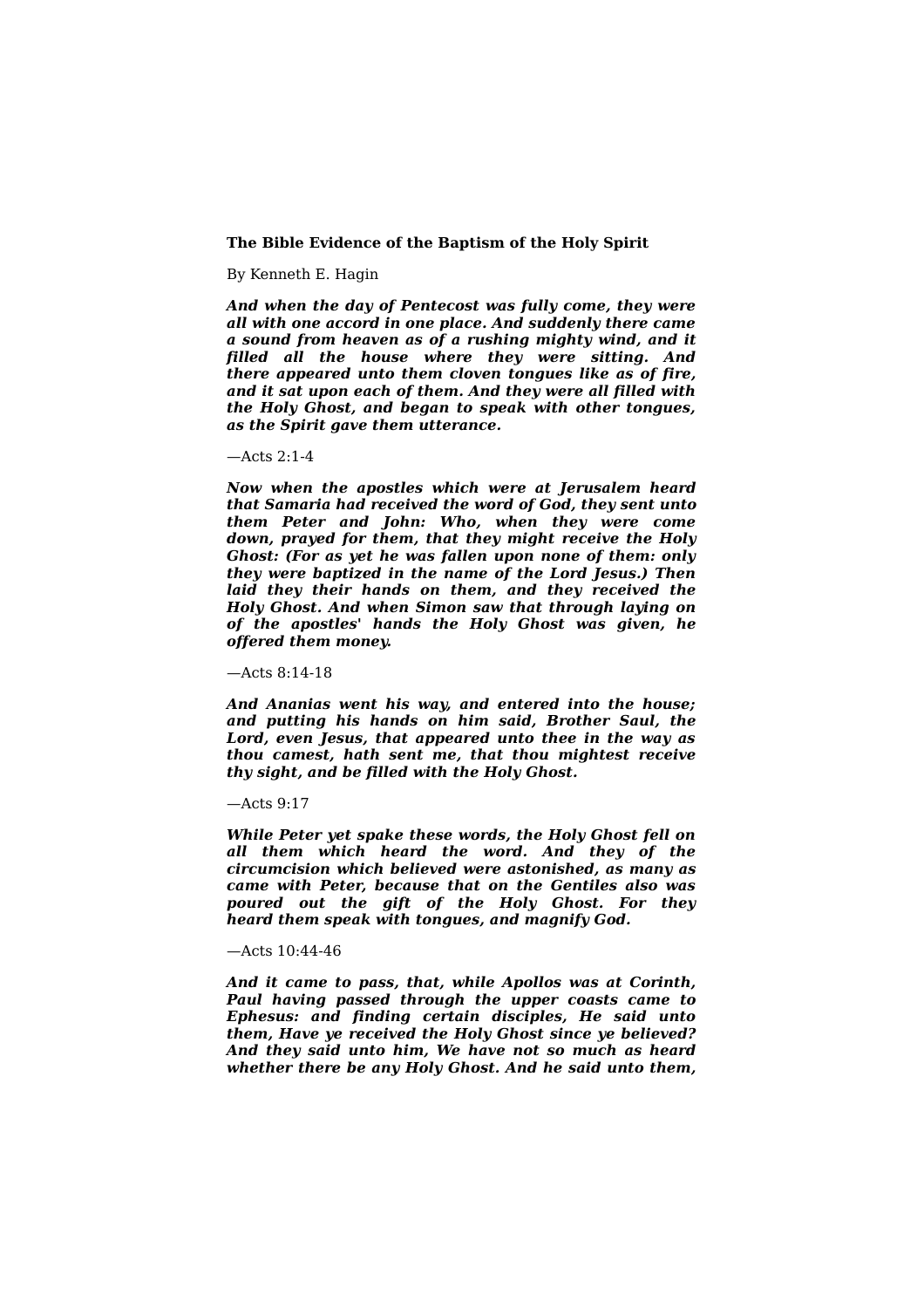*Unto what then were ye baptized? And they said, Unto John's baptism. Then said Paul, John verily baptized with the baptism of repentance, saying unto the people, that they should believe on him which should come after him, that is, on Christ Jesus. When they heard this, they were baptized in the name of the Lord Jesus. And when Paul had laid his hands upon them, the Holy Ghost came on them; and they spake with tongues, and prophesied. And all the men were about twelve.*

#### —Acts 19:1-7

Here are five recorded instances of from one to many individuals receiving the baptism in the Holy Spirit over a period of 20 years. Saul was one; there also were 120 who received on the Day of Pentecost.

Three times out of these five instances it is recorded that they spoke with tongues when they received the Spirit. The other two passages infer that they did.

Paul himself said, *"I thank my God, I speak with tongues more than ye all"* (1 Cor. 14:18).

We know he didn't start speaking in tongues *before* he received the baptism in the Holy Spirit.

Therefore, it is logical to assume that he received the Holy Spirit the same as everybody else—with the evidence of speaking in other tongues.

The Bible says, *"In the mouth of two or three witnesses every word may be established"* (Matt. 18:16). We have three Scripture "witnesses." They should be sufficient to cause any thinking person to believe that speaking with tongues is an evidence or sign that you are filled with the Holy Spirit.

#### **What Did Simon See?**

Bible students know that the Samaritan believers spoke with tongues, for every one of the Early Church fathers says they did. One does not need to be a student of Church history to realize this. The Word says, *"When Simon saw that through laying on of the apostles' hands the Holy Ghost was given, he offered them money"*

(Acts 8:18). There had to be some kind of a sign or evidence that registered on Simon's physical senses for him to know that the Samaritans had received the Holy Spirit. It had to be more than the fact that the people were joyous, because in the first verses in that chapter we find that *"there was great joy in that city."* Likewise, the sign couldn't have been devils being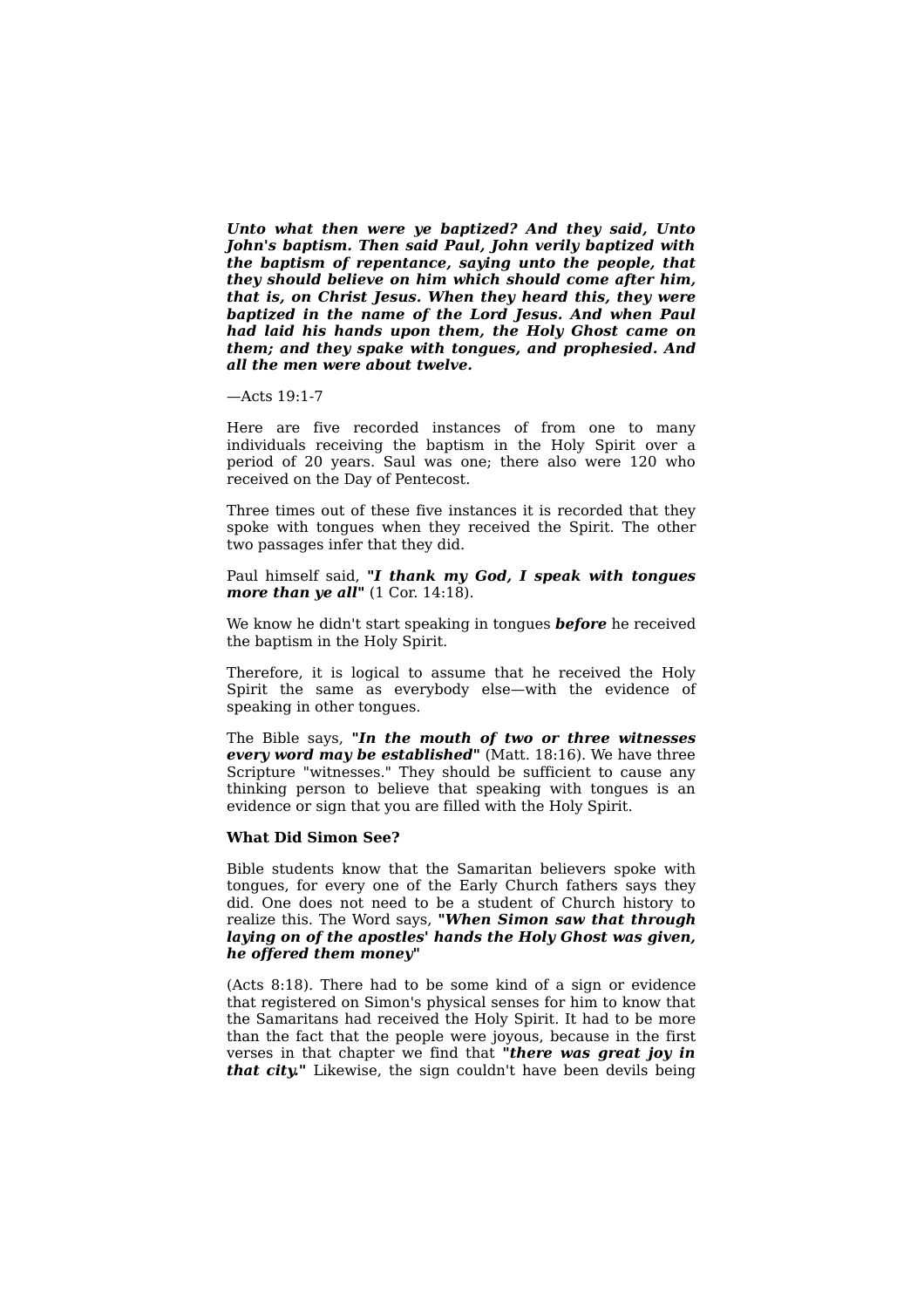cast out or healings taking place, because these things also had occurred previous to the outpouring, according to this same chapter.

We cannot see the Holy Spirit with our physical eyes, for He is a spirit. Therefore, there had to be a physical evidence that registered on Simon's physical senses for him to know that the Samaritans had received the Holy Spirit. It is only logical to assume that it was the same evidence that was registered elsewhere. It was the same sign or evidence that convinced the six Jewish brethren who went with Peter to Cornelius' house.

These brethren of the circumcision were astonished because on the Gentiles was poured out the gift of the Holy Spirit: *"For they heard them speak*

# *with tongues, and magnify God"* (Acts 10:46).

To answer the question, "Is it necessary to speak in tongues?" let's put it this way: If you want a New Testament experience and want to make sure you have the same Holy Spirit that the apostles and the Early Church had, then you want to speak with tongues.

I once heard a minister say on the radio, "You will not need anyone to tell you when you receive the Holy Ghost. If you are in doubt, then you've not received it." I can't agree with that, however. We just read that someone else—those of the circumcision—knew that the members of Cornelius'

# household had received the Holy Spirit. *The thing that convinced them was hearing them speak with other tongues.* **You Needn't Doubt**

The devil would try to get people to doubt any experience they have had. It doesn't mean that you didn't believe just because you later doubt. People often believe that they have, or have not, received certain experiences from God on the basis of what they have been taught to expect the accompanying evidence to be. Many times they have listened to others and not to the Bible. Or they have drawn their own conclusions concerning what the evidence of salvation or receiving the Holy Spirit should be, or how to prove their experiences. They want to accept their own conclusions instead of accepting what the Bible says.

In a meeting I preached in Texas, we had both day and night services for a number of months, and people came daily from over a hundred miles away.

After we taught them for seven weeks, no one came without receiving. People received the Holy Spirit in every service for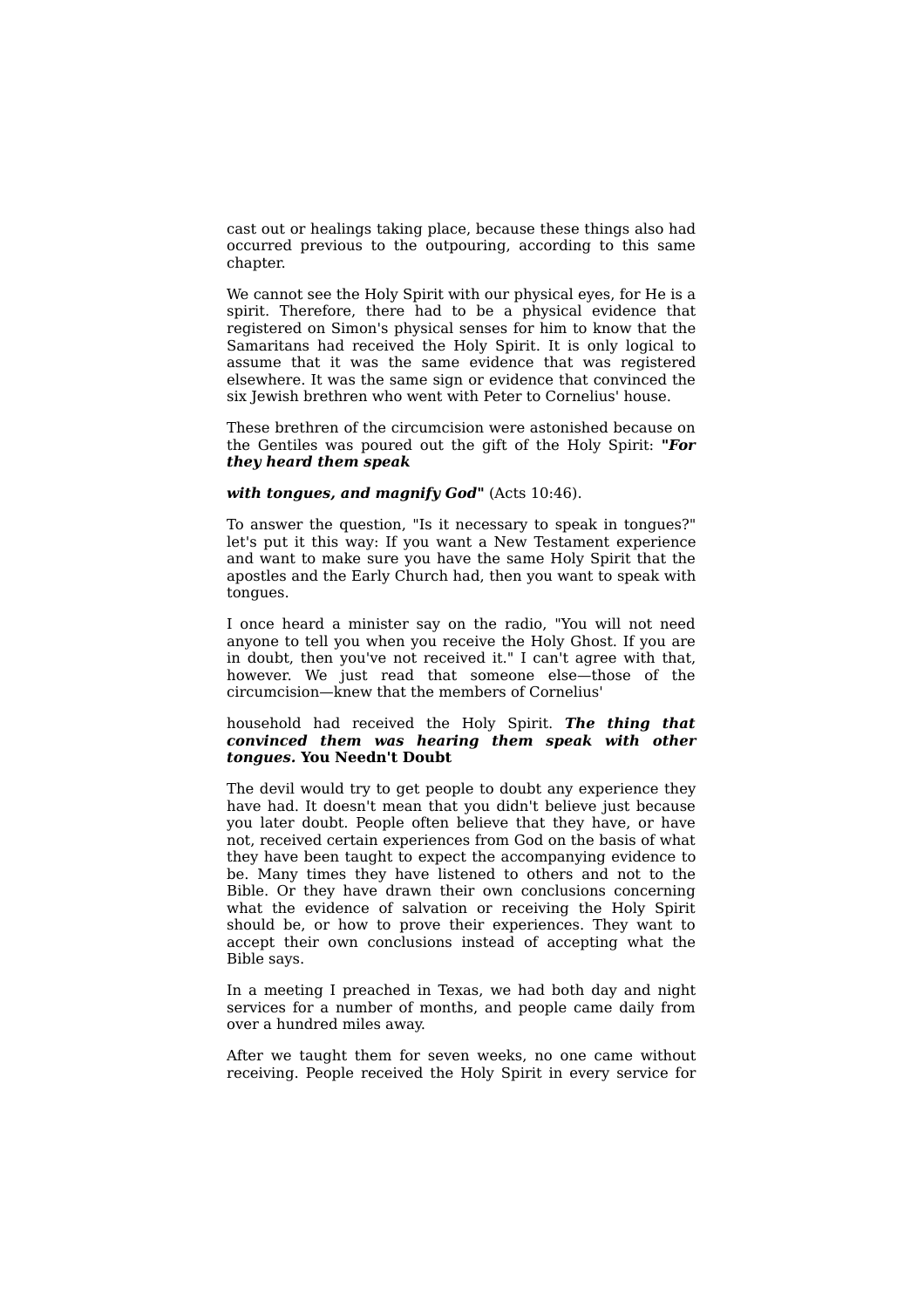three months.

We spent a week talking about the laying on of hands, and you can see from Scriptures we have just read that the laying on of hands was very prominent in receiving the Holy Spirit in New Testament times.

Notice *"When Simon saw that through laying on of the apostles' hands the Holy Ghost was given, he offered them money, Saying, Give me also this power, that on whomsoever I lay hands, he may receive the Holy Ghost. But Peter said unto him, Thy money perish with thee, because thou hast thought that the gift of God may be purchased with money"* (Acts 8:18-20). Some have thought that Simon was trying to buy the gift of the Holy Spirit. He wasn't. He was trying to buy the gift or the ability of laying hands on people and having them receive the Holy Spirit.

## **Instructed in a Vision**

In 1950, the Lord Jesus appeared to me in a vision in which He told me to go forth and lay hands on believers to receive the Holy Spirit. When I hesitated, not wanting to do it, the Lord took me to this 8th chapter of Acts and called my attention to the fact that the apostles who lived in Jerusalem sent Peter and John to Samaria to lay hands on people to receive the Holy Spirit. Philip had a wonderful ministry there—he got people saved by the hundreds and healed by the scores. But he didn't get anyone filled with the Holy Spirit.

The Early Church believed in special ministries. They sent Peter and John to Samaria because they had a special ministry of getting people filled with the Holy Spirit. They had a ministry of laying on of hands. In fact, Peter said what he and John had was a gift from God. He called being able to lay hands on people to receive the Holy Spirit a "gift of God."

In my vision Jesus said to me, "I have given you that gift." I can't explain it. I never had it before, but I know when it is working (and it is not working all of the time, but only as the Lord wills. There is no such thing as anyone carrying around with them some kind of spiritual gift, or any other kind of gift that works when *they* want it to work. It is as the Lord wills).

I never lay hands on people more than two or three times before I will know what is wrong with them. It goes along with the gift. I can't tell you how I know; I just know on the inside of me exactly what is wrong with them. I can tell them what they are thinking. I can tell them if there is something in their lives that shouldn't be there. When this gift is operating and I lay hands on people, I can tell whether they have received the Holy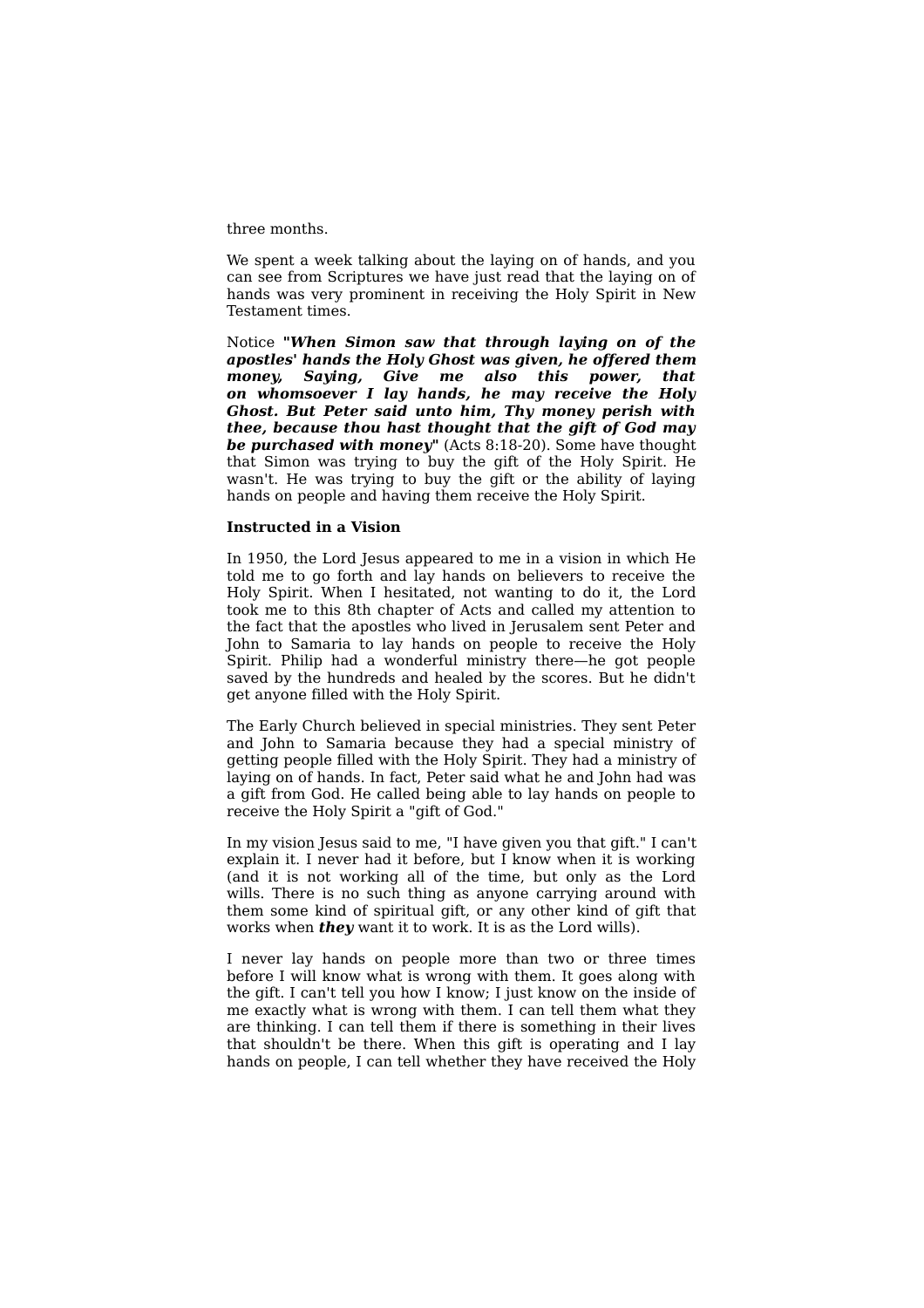Spirit or not without their telling me.

In this meeting in Texas we were praying with people for the infilling of the Holy Spirit. I had laid hands on several, and they all received. Then I laid hands on a certain man and the minute I did so I knew by the manifestation the Lord had told me I would have that he had received the Holy Spirit sometime in the past. I took my hands off of him, stopped praying, and said, "You have received the Holy Spirit sometime in your life. You already have been filled."

He said, "No, no, I haven't.

"Perhaps I am wrong, then," I said. "I am human." (If I do miss it, it won't be because God has missed it. It will because I have somehow failed to listen or respond to Him as I ought.) No human is ever going to get to the place of perfection. Even the great Apostle Paul said, *"Not as though I had already attained, either were already perfect....* " (Phil. 3:12). Many times ministers have missed it, but that doesn't mean that God has missed it, or that we don't have the right gift. Sometimes we may just fail to get what God is saying to us. When talking on the telephone we sometimes fail to pick up everything that someone on the other end of the line has said. I don't get everything He is saying to me sometimes.

But that doesn't mean that these things are not real.

# **The Man Who Doubted**

Then I put my hands on this brother and began to pray again. I had the same manifestation again, and I knew he already had been filled with the Holy Spirit. I stopped praying, took my hands off of his head, and with more assurance this time said, "Now, brother, you *have* received the Holy Spirit sometime or another." He again stated emphatically that he had not, so I started to pray again for the third time.

When I had that manifestation again, I could no longer question it. I said, "Brother, I am not wrong. Open your eyes and look at me. I didn't miss it. You *have* been filled with the Holy Spirit at some time in your life. Has anyone ever told you that you had received?"

"About 18 months ago at a Full Gospel church, the pastor and two or three of the men praying with me at the altar there told me I had received the Holy Ghost," he replied.

"Then what makes you so sure you didn't receive?" I asked.

He began, "My wife said. . ." His wife, who was standing nearby, spoke up and began to tell me what she had said.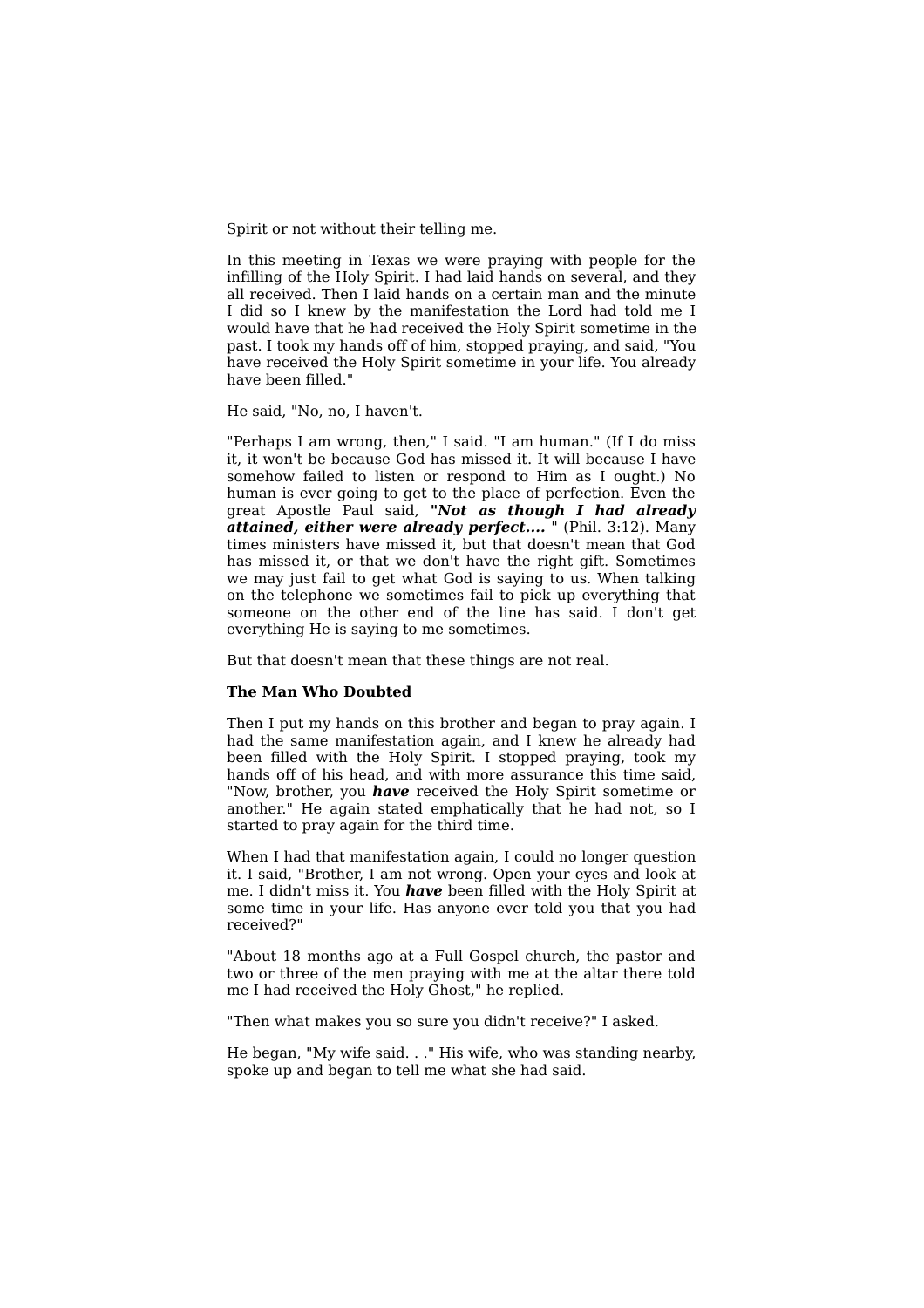"Wait a minute, sister," I said. "You're not the one wanting the Holy Spirit; he is."

This brother then explained that his wife had said that receiving the Holy Spirit is a far greater experience than being born again. "I doubted it, because to me being born again was the greater experience of the two," he said. "Therefore, I was sure I had not received the Holy Spirit."

I said, "According to your wife, I am not filled with the Holy Spirit either, for becoming a child of God is the greatest thing that has ever happened to me. You can go to heaven without being endued with power from on high, but you can't go to heaven without being born again. God did not promise to give you the Holy Spirit according to your wife. You have no right to expect the Holy Spirit according to your wife, or according to anyone else. But you do have a right to expect the Holy Spirit according to the Word of God."

"I guess I did receive the Holy Spirit there then, for I did speak something that wasn't English," he said. "But I have never talked in tongues since then."

I said, "I guess not, doubting what you had received from God. Doubt will paralyze the power of God in your life. You don't need to receive the Holy Spirit again. You just need to claim what you received 18 months ago. You just need to reactivate the Holy Spirit within you."

This is why I cannot agree that some will not need someone to tell them if they have received the Holy Spirit. That man was in doubt about it and needed help, although he actually had received. He had listened to his wife and not to the Word of God.

People have different opinions instead of listening to God's Word on the subject and coming according to the Word. They form their own opinions about what the evidences should be. We should expect the evidence that the Word of God teaches.

# **Errors in 'Evidence'**

One minister said, "I know I received the Holy Spirit, because I fell under the power and lay for three hours in a trance." That is well and good, but it is not evidence that you have been filled with the Spirit. You might fall under the power and fall into a trance before you are filled, and you might do it afterwards, but the Bible didn't say, "They were all filled with the Holy Ghost, and fell into a trance."

It says, *"They were all filled with the Holy Ghost, and began to speak with other tongues."*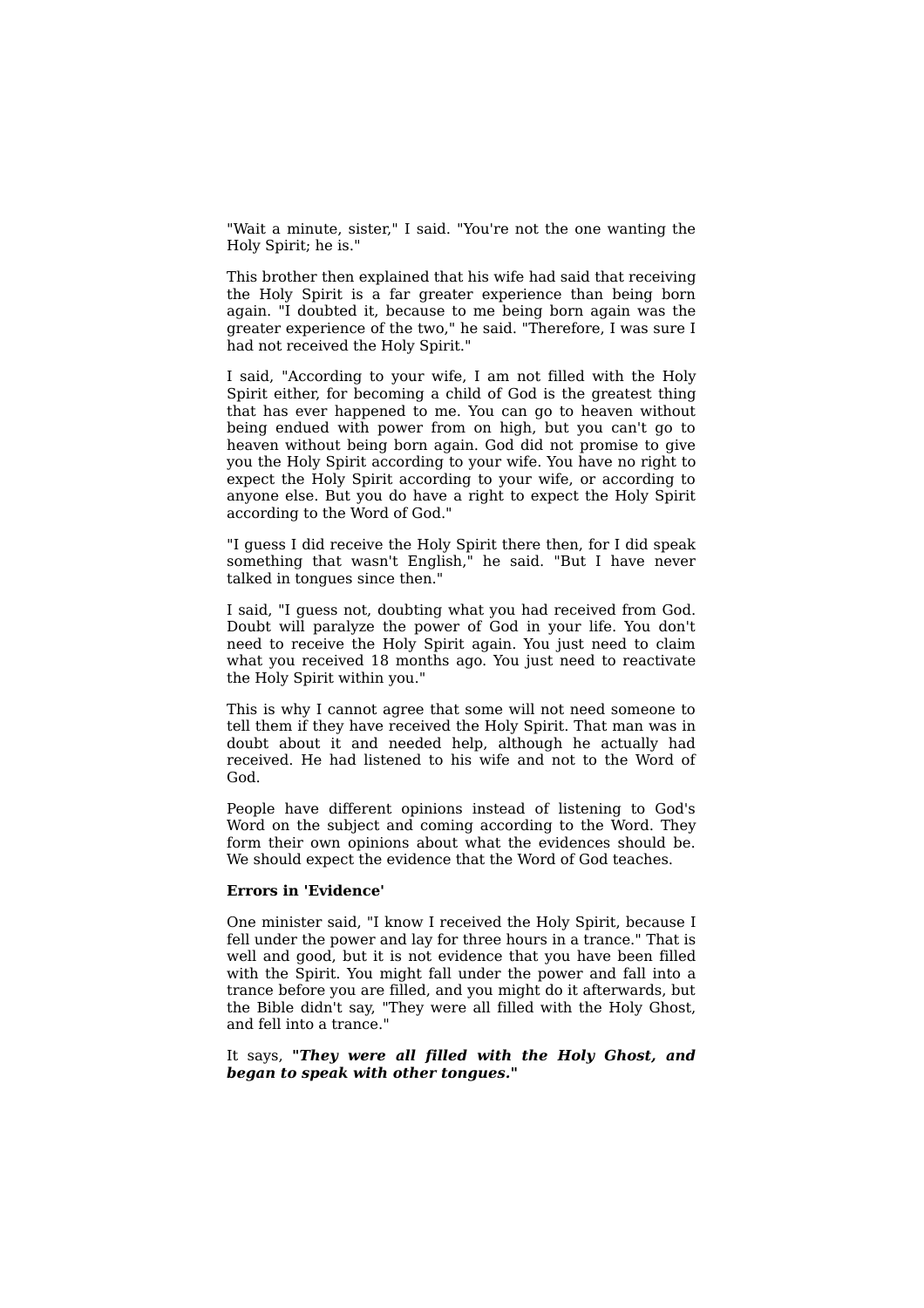Another error I have seen is when someone comes to receive the Holy Spirit, does speak a few words in tongues, and then someone slaps him on the back and says, "Well, too bad you didn't receive that time. Better luck next time." You don't get the Holy Spirit by luck. If that person spoke only two words in tongues, he received the Holy Spirit just as much as anyone else. I don't encourage people to stop there, of course, but they have received. Acts 2:4 says, *"They . . . began to speak."*

Others have said, "I don't have the joy I think I should have. I expected to receive great joy."

Reading again in this 8th chapter of Acts, we find, *"And there was great joy in that city."* This is in the 8th verse. Not until the 17th verse do we read that they were filled with the Holy Spirit.

Although you should be joyous if you are a Christian, *great joy is not an evidence of being filled with the Holy Spirit.* There was great joy in Samaria because healings were taking place and devils were being cast out. *Joy is a natural human reaction to faith.* If you will believe God, the joy will take care of itself.

I suggested to a man who was complaining that he didn't have the joy he thought he should have although he was filled with the Spirit, "When you go home tonight, get on your knees and say, 'Thank You, Lord, for filling me with the Holy Spirit. I know I was filled because I spoke with other tongues just as they did in the Acts of the Apostles.' Then when you get into bed, praise yourself to sleep, thanking God because you received the Holy Spirit. The first thing when you wake up in the morning, give praise to the Lord for filling you with the Holy Spirit. Then, throughout the day, praise the Lord because you have received.

If you are working where no one is around, praise Him out loud. Otherwise, just praise Him to yourself."

The next night as I sat on the platform in church, I saw this fellow in the congregation, beaming as if someone had turned on a neon sign in the dark. I knew without asking him that he had the joy. He came to me immediately after the service and said, "Brother Hagin, it worked just as you said!"

Someone will say, "But I don't *feel* like I think I ought to."

My answer to this is always, "Acts 2:4 didn't say, 'They were all filled with the Holy Ghost, and felt like they thought they ought to.' The Bible didn't say, 'And Ananias went his way, and entered into the house: and putting his hands on him said, Brother Saul, the Lord, even Jesus . . . hath sent me, that thou mightest receive thy sight, and be filled with the Holy Ghost, and feel like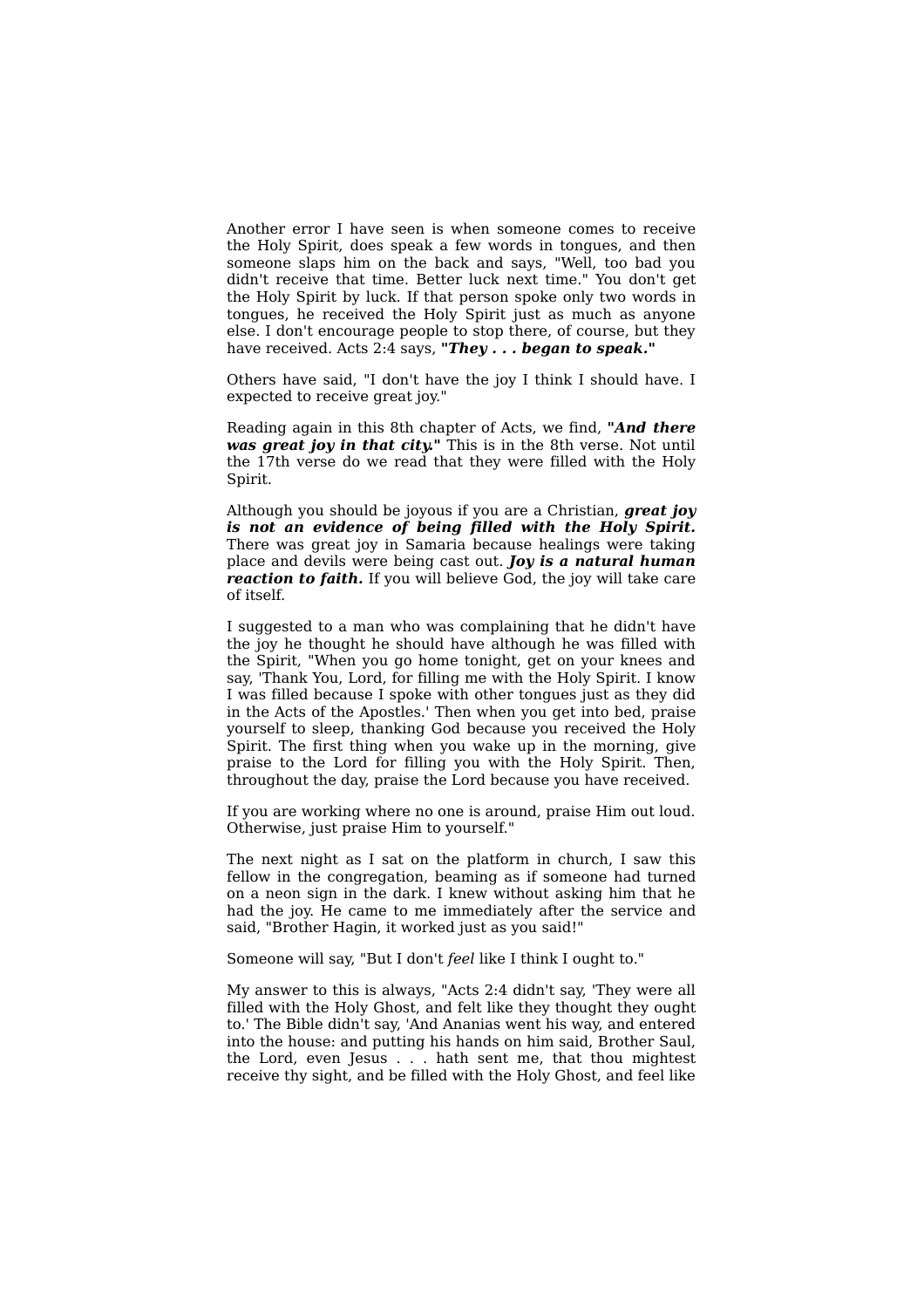you think you ought to.'

"The Bible didn't say, 'And when Paul had laid his hands upon them, the Holy Ghost came on them; and they spake with tongues, and prophesied, and felt like they thought they ought to.' The Bible didn't say, that 'Cornelius and his household spoke with tongues and magnified God, and felt like they thought they ought to.' The Bible didn't say that 'Peter and John laid hands on these Samaritans, and they received the Holy Ghost, and felt like they thought they ought to.'" In fact, there is nothing in any of these Scriptures about how they *felt.* If it were important how you felt, the Bible would have said so.

The important thing is not what you *felt;* the important thing is what you *did. "They spake with tongues* . . . . " If you spoke with tongues, then you received. That is the fullness. I don't care how good you feel. If you *didn't* speak with tongues, you didn't receive.

# **Emotions Not Evidence**

I was preaching once in Oregon, and a number had come to receive the Holy Spirit, so I laid hands on them. One woman was sitting very calmly speaking with other tongues. I went down the line laying hands on folks, and every one received and spoke with tongues until I came to the last woman.

I laid hands on this woman and the Holy Spirit came on her, but she didn't receive the Holy Spirit and didn't speak with tongues that night. But she jumped up and began to shout and dance a little jig for joy. A woman nearby said, *"That* is the way I like to see them get it."

I said, "She hasn't got it. These other folks have, but she hasn't." (This woman had assumed that the woman who was shouting and dancing had received while the others who were just sitting there calmly speaking in tongues had not.)

In another one of my meetings, a contractor in the church came to receive the Holy Spirit. I laid hands on him, and he began to speak in tongues.

He talked in tongues for 15 minutes while I laid hands on others to receive. Then I went back to him and said, "Brother, the Lord reveals to me that there is a thought in your mind that is hindering you from accepting the fact that you have received the Holy Spirit. The Holy Spirit told me that you have always thought that when you got the Holy Spirit you would jump or dance or run—just have a time."

He said, "Yes, that is exactly what I thought."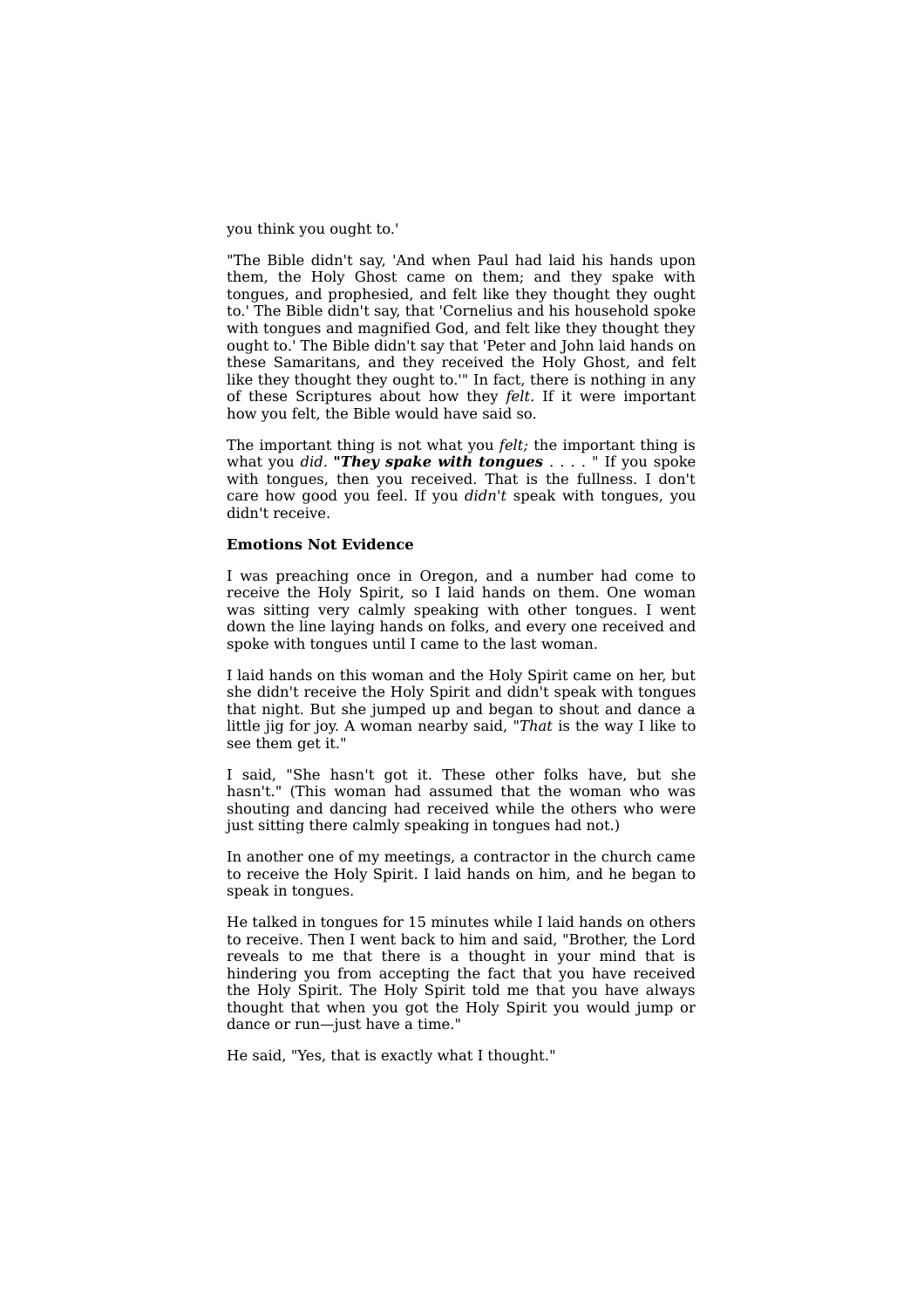I said, "Well, if you want to run, tear out. It's all right with me. Or if you want to jump, go ahead.

You have the Holy Spirit."

"But if you ever see me shout, it will be God," he said.

"What do you mean that will be God?" I asked.

"That wouldn't be God shouting."

"But I mean it will be because He made me,"

he replied.

"You'll never do it, then, because He'll never make you," I said.

He told us later, "I went home disappointed, mumbling to myself, 'I don't feel like I thought I would. I didn't receive the Holy Spirit. If I had, I would have felt different from this. I am not happy, I am not exuberant, I am not in a state of ecstasy. I have felt better than this, and have gotten a bigger blessing than this many times. I just didn't receive.'

"In the night I couldn't sleep. I got to thinking, *After all, how am I going to know? Just what does the Bible say?* The Scripture in Acts 2:4

came to me: *And* [they] *began to speak with other tongues.'* Then it dawned on me and I said, 'Dear Lord, forgive me for being a doubter. I did receive the Holy Spirit. Acts 2:4 didn't say they felt better. It didn't say they were all filled with the Holy Spirit and were full of joy and felt like they thought they ought to. It said they spoke with tongues. And I spoke with tongues.' Then I just lay there and talked in tongues and praised the Lord for the rest of the night."

People do need help sometimes. Instruction will help. It is a mistake to tell people that they will be joyous after receiving the Holy Spirit.

Immediately after the Holy Spirit came upon Christ, he was led into the wilderness to be tempted of the devil. Sometimes the greatest temptations of life come immediately after we are filled with the Holy Spirit.

We shouldn't ask for any more evidence than what the Bible teaches, but neither should we expect any less. We should expect to speak with tongues as the Word of God teaches.